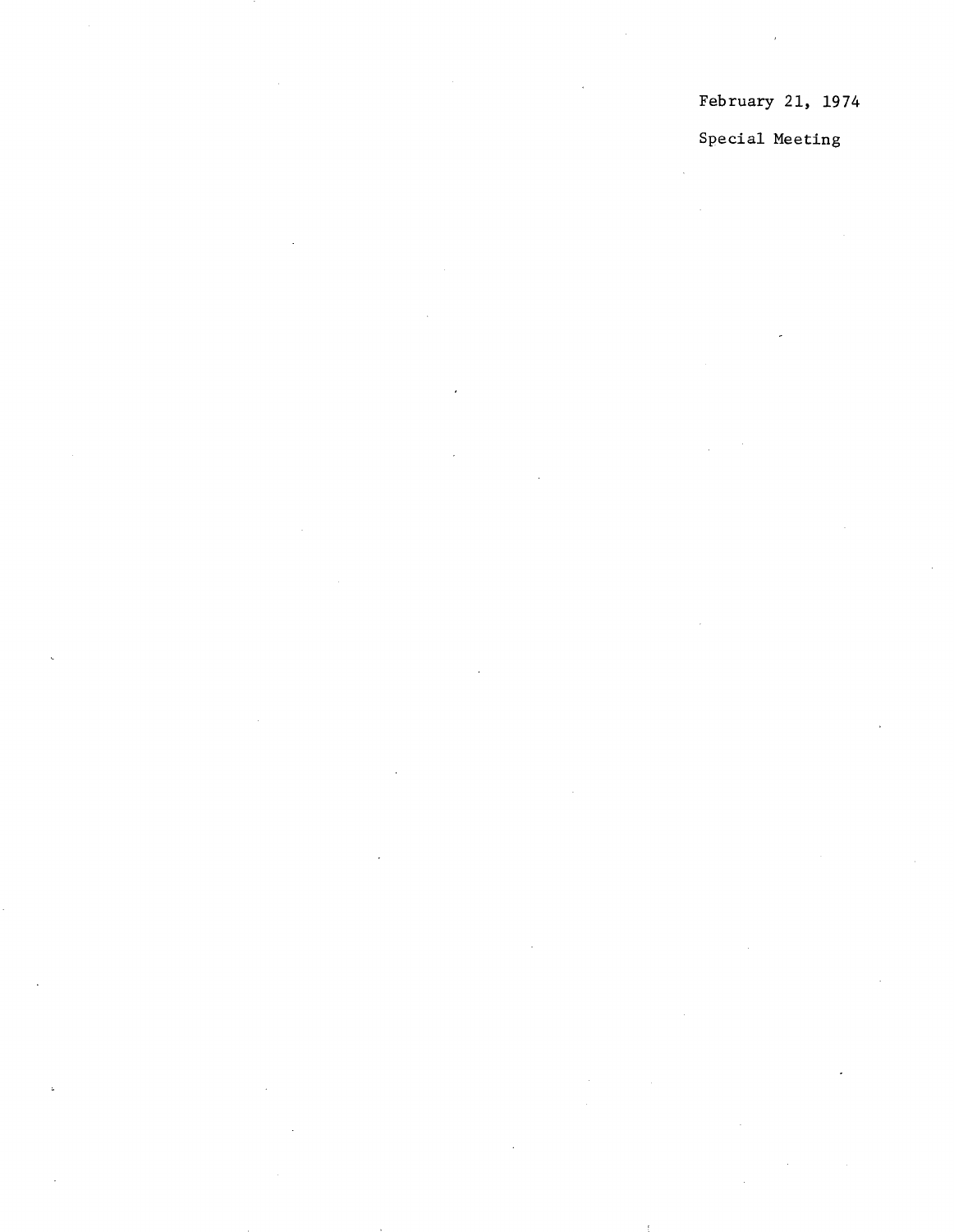## THE UNIVERSITY OF MANITOBA

# Inter-Departmental Correspondence

DATE February 13, 1974.

#### ALL MEMBERS OF SCIENCE EXECUTIVE COMMITTEE. **TO**

G. Richardson, Secretary - Science Executive (Committee. FROM

### SUBJECT:

A Special Meeting of the Executive Committee of Faculty Council has been scheduled for Thursday, February 21st, at 9:30 a.m. in the Dean's Conference Room, 231 N.E.M.P. Building.

## $\operatorname{\mathbf{AGENDA}}$

Departmental Councils.

New Proposed Honours Regulations.

 $GR/n1h$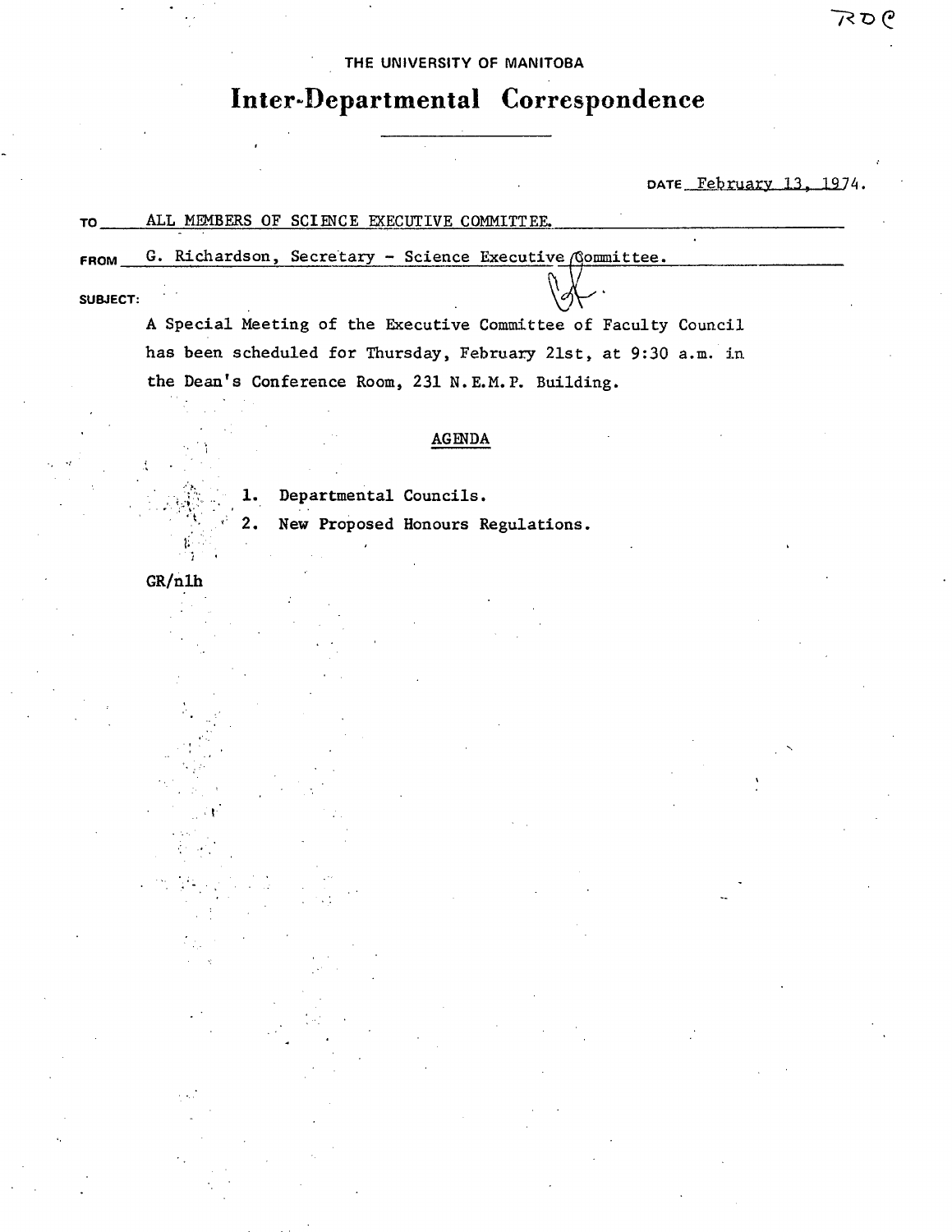Minutes of a special meeting of the Executive Committee of Faculty Council held on Thursday, February 21, 1974, at 9:30 a.m., in the Dean's Conference Room, 231 N.E.M.P. Building.

Members Present: Dean P.K. Isaac, Chairman; Professors I. Cooke, G.O. Losey, N.E.R. Campbell, D. Punter, D.N. Burton, B. Macpherson, B.K. Kale, C.D. Anderson; Mr. G. Richardson, Secretary. Regrets: Professor B.R. Henry, Mr. G. Steindel.

The Chairman explained that the purpose of the meeting was essentially to discuss the matter of Departmental Councils and its application to the Departments in the Faculty. He stated that he hoped to establish some guidelines for procedures whereby this committee would be in a position to make a recommendation to 'Faculty Council.

In the following discussion it soon became apparent that many questions regarding Departmental Councils could not be answered with the material that had been received from Senate. It was not clear whether or not it was mandatory that Departments establish Departmental Councils. Certain statements of the guidelines seemed to indicate. 'yes' while others gave the impression that these were arbitrary. It was suggested that departmental input as to whether or not councils were wanted would be useful and to this end the following motion was proposed by Professor Losey (Anderson) that:

**it** the Chairman strike a sub-committee of the Executive Committee to:

- (1) Receive submissions from individuals and departments on the matter of Departmental Councils.
- $(ii)$ Communicate with the 50/50 Committee (Science Advisory Committee) on the matters outlined in paragraph 3 of Schedule "A".
- (iii) Draft one or more model bylaws for Departmental Councils.

 $\overline{2}$ 

Report back to the Executive Committee."  $(iv)$ 

Discussion of this motion pointed out that it presupposed that there were to be Departmental Councils when in fact this was still in doubt. It was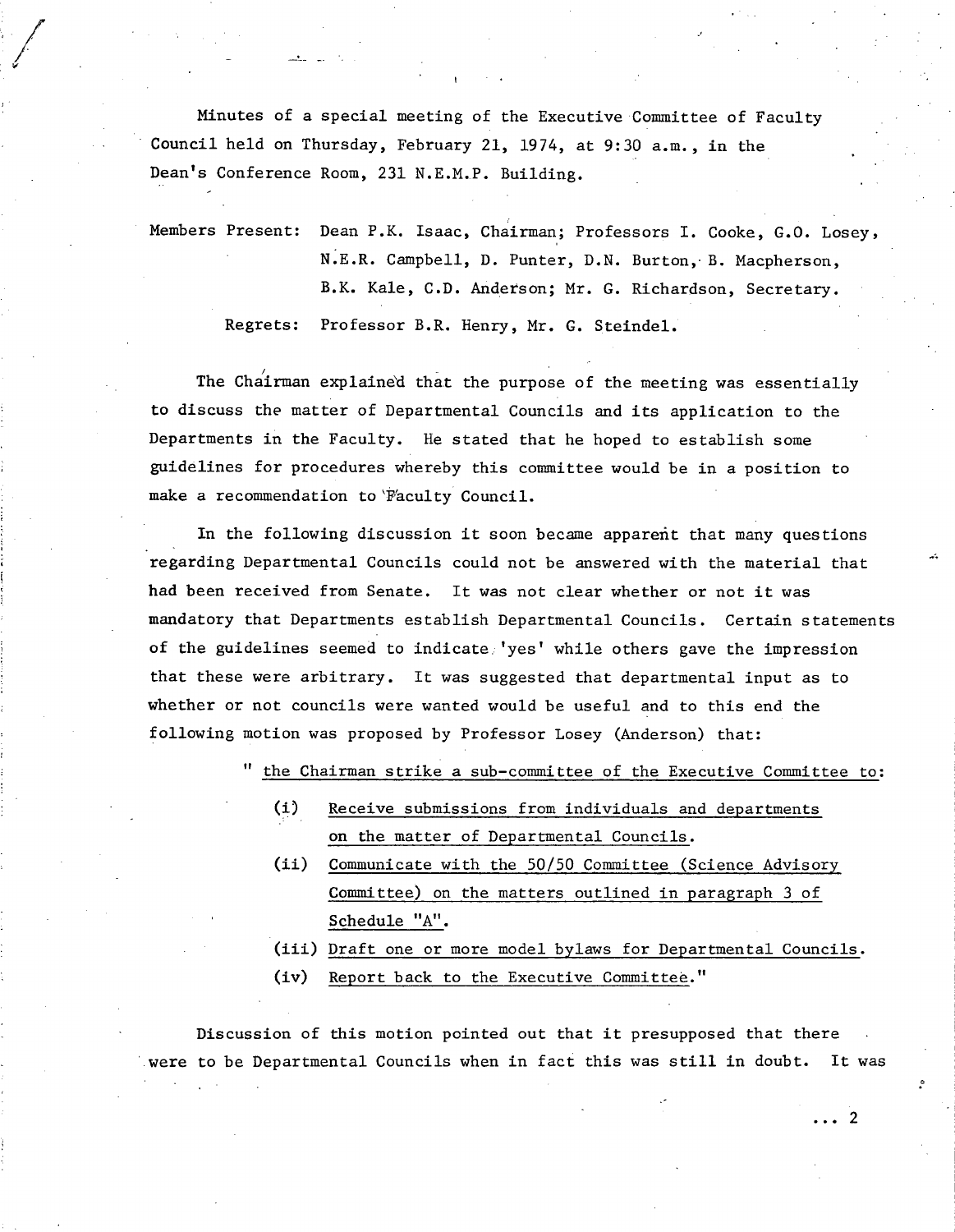felt by some that it should be the Executive Committee, as a whole, who decides on this matter. There was no real advantage to be gained by setting up another committee to look into this. The following amendment was put forth by Dr. Cooke:

 $-2-$ 

"that the Executive Committee act as a committee of the whole" with regard to the motion.

It was still generally felt at this point that input from departments would be required. Not only was departmental input desired but the feelings of the individual members of the Faculty should also be sought. Such comments could then be collected and compiled and from these it was hoped the Executive could make a recommendation to Faculty Council. It being agreed that this procedure seemed more appropriate, the motion on the floor was no longer pertinent and with the approval of the mover and seconder it was withdrawn. The sequence to be followed for the request of comments was then agreed upon.

> A covering letter from the Chairman would be sent to every member of the Faculty, along with a copy of the "General Statement of Policy".

A letter from the Chairman would be sent to each Department with all the available material. The Head would be asked to discuss this matter with his staff at the next departmental meeting.

(iii) The individual staff members and each department would be asked to report back to this committee.

An input would be sought from the Science Advisory Committee (50/50 committee).

A deadline of April 1, 1974, at noon, would be given for return of any replies.

Another meeting of the Executive Committee would be called after all replies had been received.

With regard to item #2 of the agenda it was moved by Dr. Cooke (Macpherson) that:

"a special meeting of the Executive Committee be called to discuss

3